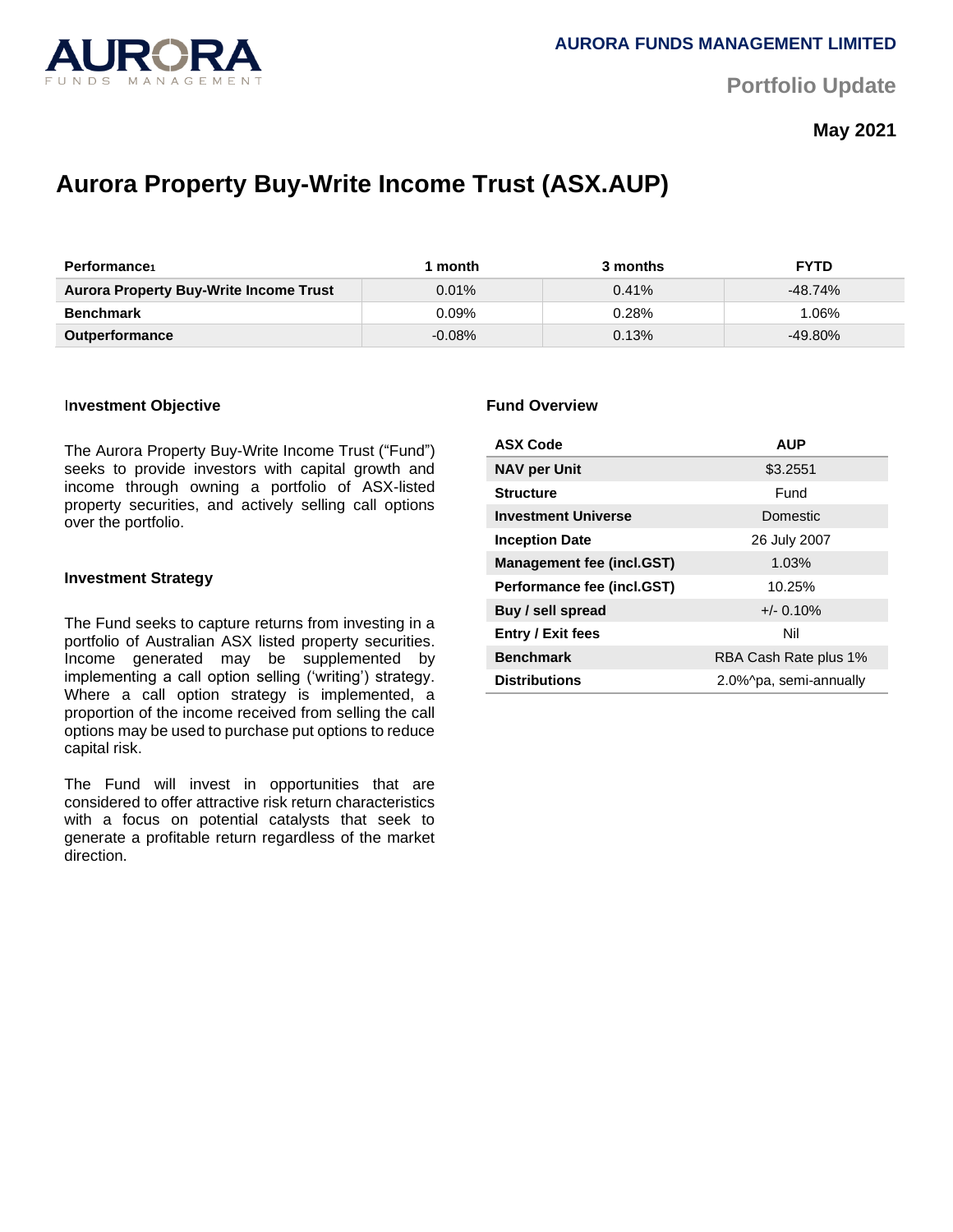

**Portfolio Update** 

**May 2021**

# **Fund Update**

AUP requested a voluntary suspension on April 2<sup>nd</sup> due to reasons outlined below. Aurora is currently working with the ASX to have AUP's suspension lifted a soon as possible.

The Fund provides the following information pursuant to ASX Listing Rule 17.2:

- The request for Voluntary Suspension relates to the effects of the COVID-19 pandemic on AUP, including the Disclaimer of Auditor's Opinion in the Annual Report for RNY Property Trust (ASX: RNY) and the ASX's investigation on that matter;
- As stated in AUP's financial statements for the half year ended 31 December 2019, the Fund owns 67.15% of the units in RNY and has extended subordinated debt to US entities in the RNY group;
- It is expected that the Voluntary Suspension will be ended once the ASX has concluded its investigations, as mentioned above; and
- Aurora is not aware of any reason why the Voluntary Suspension should not be granted.

# **RNY Property Trust**

Aurora Funds Management Limited (Aurora), in its capacity as the responsible entity of the Aurora Property Buy Write Income Trust, Aurora Fortitude Absolute Return Fund, Aurora Global Income Trust and the Aurora Dividend Income Trust (Fund(s)), provides the following update in relation to the RNY Property Trust (RNY).

RNY has been suspended from trading on the Australian Securities Exchange (ASX) since 1 April 2019, due to delays experienced in finalising its audited financial statements for the year ended 31 December 2018 and half year ended 30 June 2019, followed by the Audit Disclaimer Opinion issued in relation to the year ended 31 December 2019. Aurora understands that RNY is due to release its Audit Reviewed financial statements for the half year ended 30 June 2020. In the event a clear audit review statement is issued, Aurora understands that RNY will then be in a position to apply for recommencement of trading on the ASX.

On 23 September 2019, RNY announced it had completed an independent valuation of its 5 commercial office properties in the New York tri-state area, resulting in a 16% uplift on previous valuations and a material uplift in RNY's Net Tangible Asset (NTA) backing. Given RNY's suspension from trading on the ASX, there was no actively traded market available for Aurora to determine the market value for RNY's securities. As such, the independent valuation obtained by RNY was considered the most appropriate basis on which to determine the carrying value of RNY, with Aurora's direct investments being carried at a small discount to RNY's improved NTA.

On 29 June 2020, Keybridge Capital Limited (Keybridge) announced its intention to make an off-market all scrip takeover bid for RNY at an implied offer price of \$0.011 per RNY unit1 (Keybridge Offer), with its Bidder's Statement being dispatched on 28 August 2020. On 28 September 2020, Keybridge issued a substantial holder notice stating it had acquired a relevant interest of 1.01% in RNY (from parties other than Aurora) through acceptances into the Keybridge Offer. Aurora has also elected to accept a portion of its Funds holdings into the Keybridge Offer. Consistent with its previous "truth in takeovers" statement, Aurora has limited its acceptances into the Keybridge Offer at 41,450,000 RNY units.

As a consequence of the acceptances into the Keybridge Offer, the implied offer price of \$0.011 per RNY unit is now the most readily observable price for RNY securities. As such, this has resulted in the carrying value of Aurora's direct investments in RNY being reduced from \$0.044 to \$0.011 per RNY unit, across its various Funds.

On 20 January 2021, Huntley Management Limited (Huntley), as responsible entity of RNY, announced that unitholders had passed a resolution to remove RNY from the Official List of the ASX. As a consequence of RNY's voting results, RNY was removed from the Official List of the ASX on 25 January 2021.